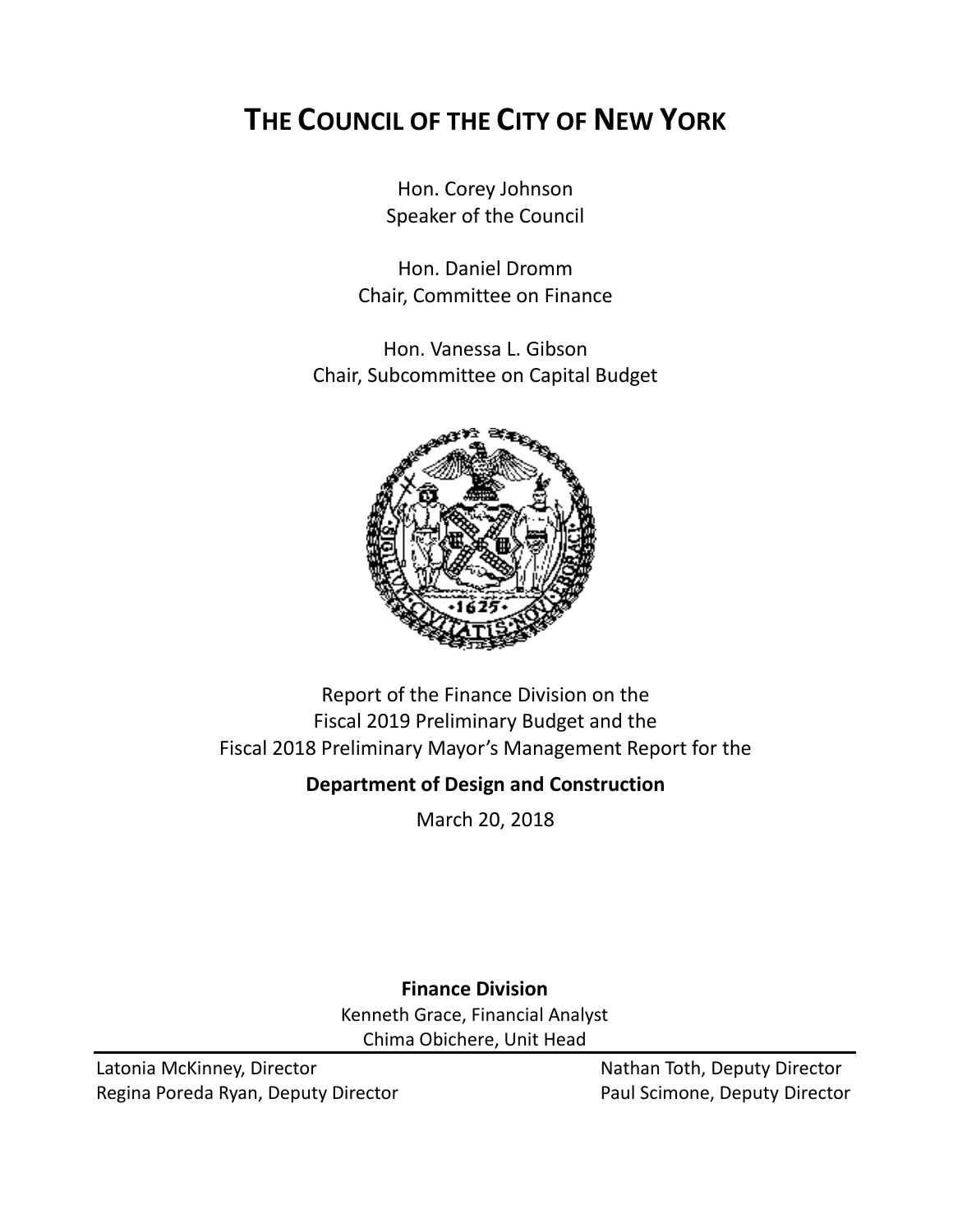# **Table of Contents**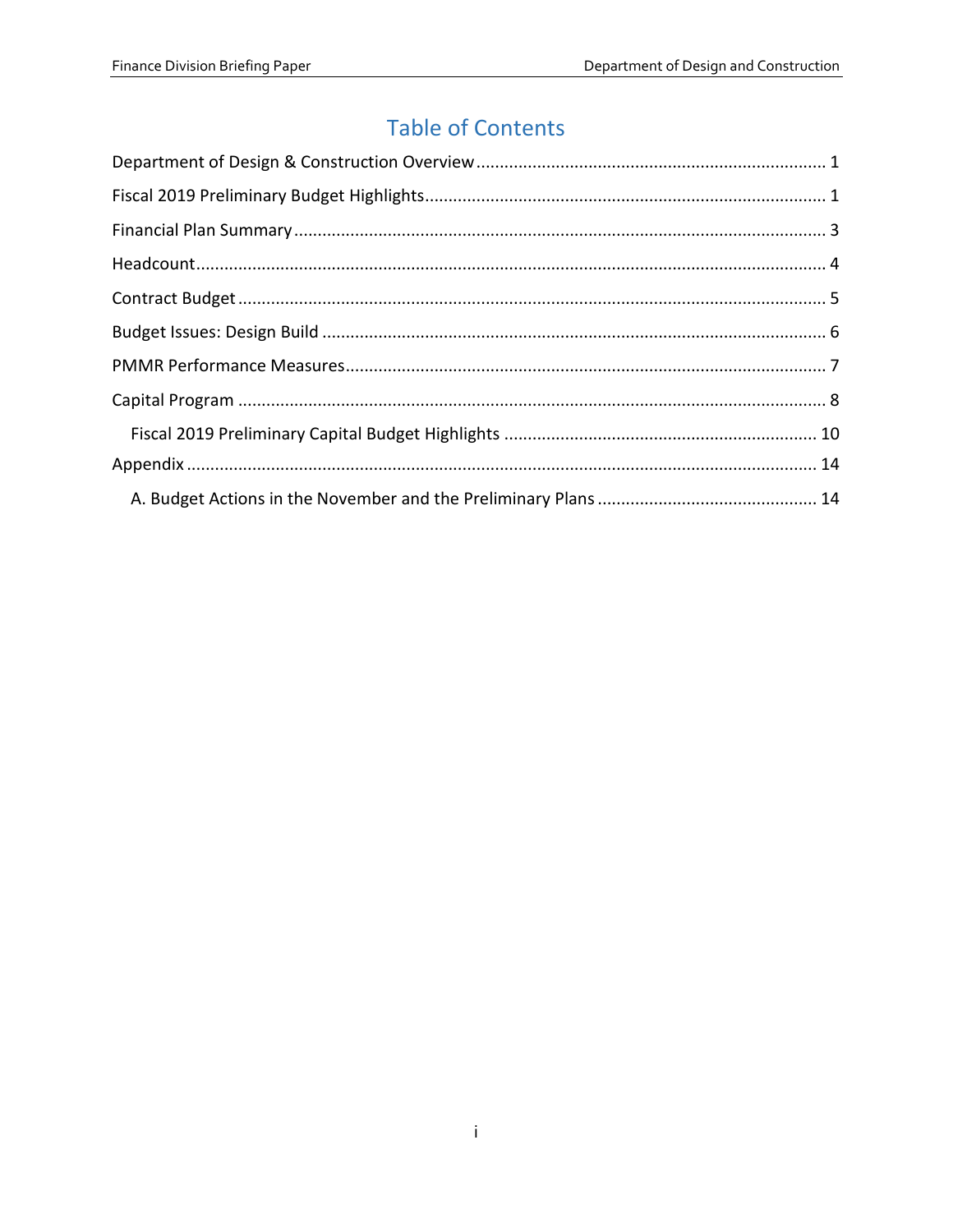*\*Table 1*

## <span id="page-2-0"></span>Department of Design & Construction Overview

The mission of the Department of Design and Construction (DDC or the Department) is to deliver the City's capital construction projects in a safe, cost-effective manner while maintaining the highest degree of architectural, engineering and construction quality. Projects range from roadways, sewers and water mains to public safety, health and human services facilities, as well as cultural institutions and libraries. DDC uses a combination of in-house staff and private consultants and contractors to execute its mission.

As the City's capital construction agency, DDC is given much latitude in determining the method by which capital contracts are let. DDC utilizes several different special contracting procedures for awarding capital work, including, but not limited to, requirements contracts, pass-thru contracts, negotiated acquisitions and sole-source contracts. These methods allow DDC to award contracts in instances when competitive sealed bidding is not practicable or advantageous. The Fiscal 2019 Preliminary Plan includes funding for 1,453 positions, which is an increase of nine positions when compared to the Fiscal 2018 Adopted Plan of 1,444 positions.

This report provides a review of the DDC's Preliminary Budget for Fiscal 2019. In the first section, the highlights of the \$155.9 million Fiscal 2019 expense budget are presented along with the relevant new needs that were added in the November Plan, as well as the most current Preliminary Plan. The report then presents the impact of the federal actions on the Department's budget, the Preliminary Mayor's Management Report for Fiscal 2018 and the Contracts Budget. This is followed by a review of the Fiscal 2019 Preliminary Capital Commitment Plan for the Department with a discussion of significant changes proposed to the \$9.6 billion Capital Plan for Fiscal 2018-2022. Finally, the appendices highlight the Budget Actions in the November and Preliminary Plans.

| * I able 1                          |           |           |           |                         |           |               |
|-------------------------------------|-----------|-----------|-----------|-------------------------|-----------|---------------|
| <b>DDC Expense Budget</b>           |           |           |           |                         |           |               |
| <b>Dollars in Thousands</b>         |           |           |           |                         |           |               |
|                                     | 2016      | 2017      | 2018      | <b>Preliminary Plan</b> |           | *Difference   |
|                                     | Actual    | Actual    | Adopted   | 2018                    | 2019      | 2018 - 2019   |
| <b>Personal Services</b>            | \$106,993 | \$115,577 | \$127,703 | \$128,307               | \$123,634 | (54,069)      |
| <b>Other Than Personal Services</b> | 292,294   | 389,977   | 224,093   | 397,906                 | 32,285    | (191, 808)    |
| TOTAL                               | \$399,287 | \$505,554 | \$351,796 | \$526,213               | \$155,919 | ( \$195, 877) |

<span id="page-2-1"></span>*\*The difference of Fiscal 2018 Adopted Budget compared to Fiscal 2019 Preliminary Budget.*

## Fiscal 2019 Preliminary Budget Highlights

The Department of Design and Construction's Fiscal 2019 Preliminary Budget totals \$155.9 million (including City and non-City funds); this represents approximately less than one percent of the City's total Budget. The Department of Design and Construction's Fiscal 2019 Preliminary Budget is \$195.9 million less than the Fiscal 2018 Adopted Budget of \$351.8 million. The majority of this change is due to a natural fluctuation in the Department's contract budget, which is further explained later in the report. It must be noted that 87 percent of the Department's expense funding comes through Capital IFA funding. IFA funds are amounts transferred from the city's Capital Fund to the General Fund as reimbursement for costs related to any capital planning and design work, and project supervision performed by city employees. Under city rules, IFA expenditures may be financed with proceeds from long-term borrowing. Since the Department is the capital construction agency of the City, IFA funding is necessary.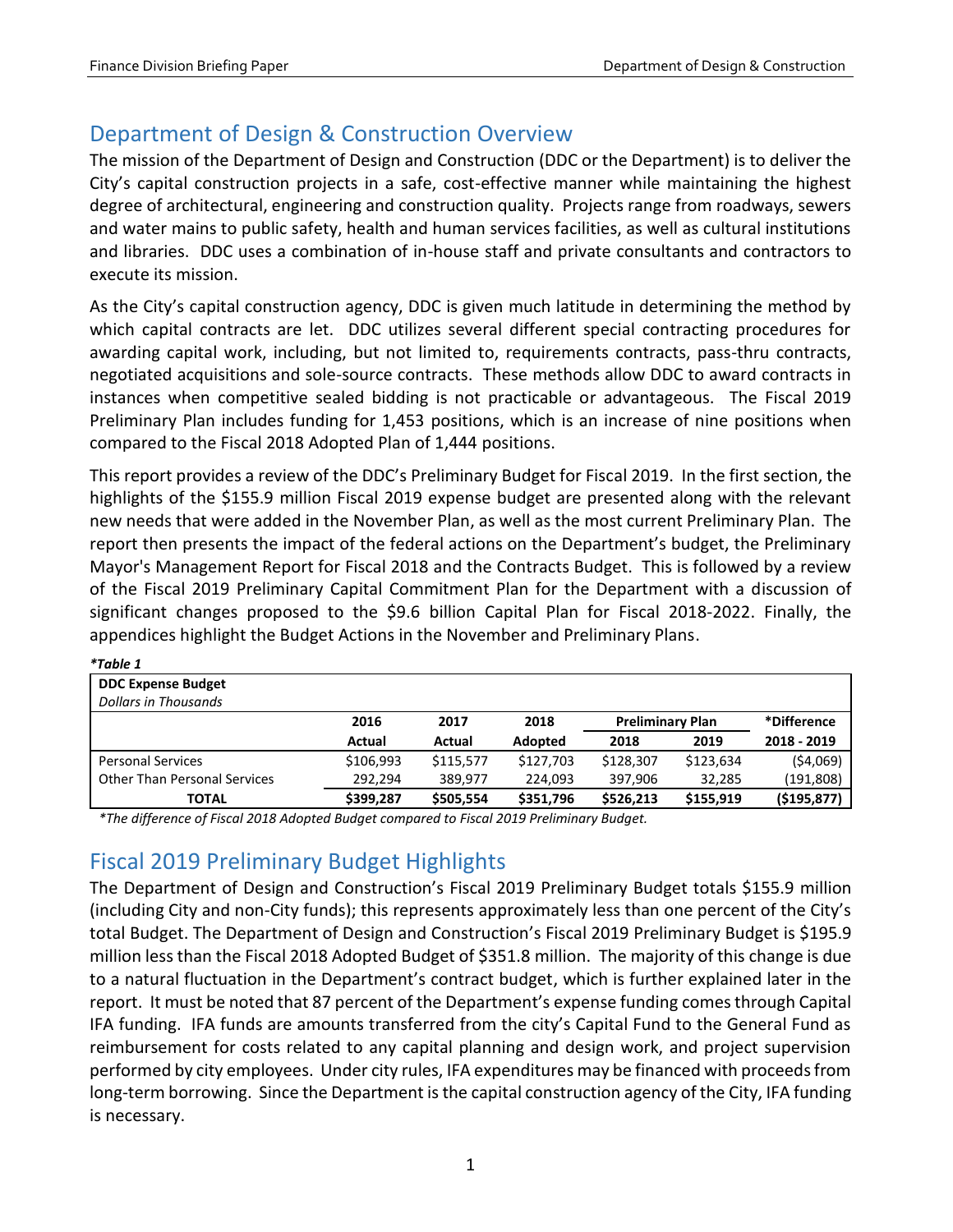#### *\*Figure 1*



### **Highlights of DDC's Fiscal 2019 Preliminary Budget**

- **New Needs.** Since the adoption of the Fiscal 2018 Budget, the Department of Design and Construction has identified \$2 million in new needs for Fiscal 2019.
	- o **Engineering Auditors.** The November Plan included \$1.5 million in capital IFA for Engineering Auditors.
	- o **IT Strategic Plan.** The November Plan included \$490,000 in capital IFA funding, which was baselined starting in Fiscal 2018. This includes seven new positions.
- **Preliminary Mayor's Management Report (PMMR) Highlights.** Notable performance metrics reported by the Department of Design and Construction in the Fiscal 2018 PMMR include the following:
	- $\checkmark$  Complete projects on time and within budget;
	- $\checkmark$  Meet quality assurance and site safety standards for all active projects; and
	- $\checkmark$  Improve customer satisfaction ratings.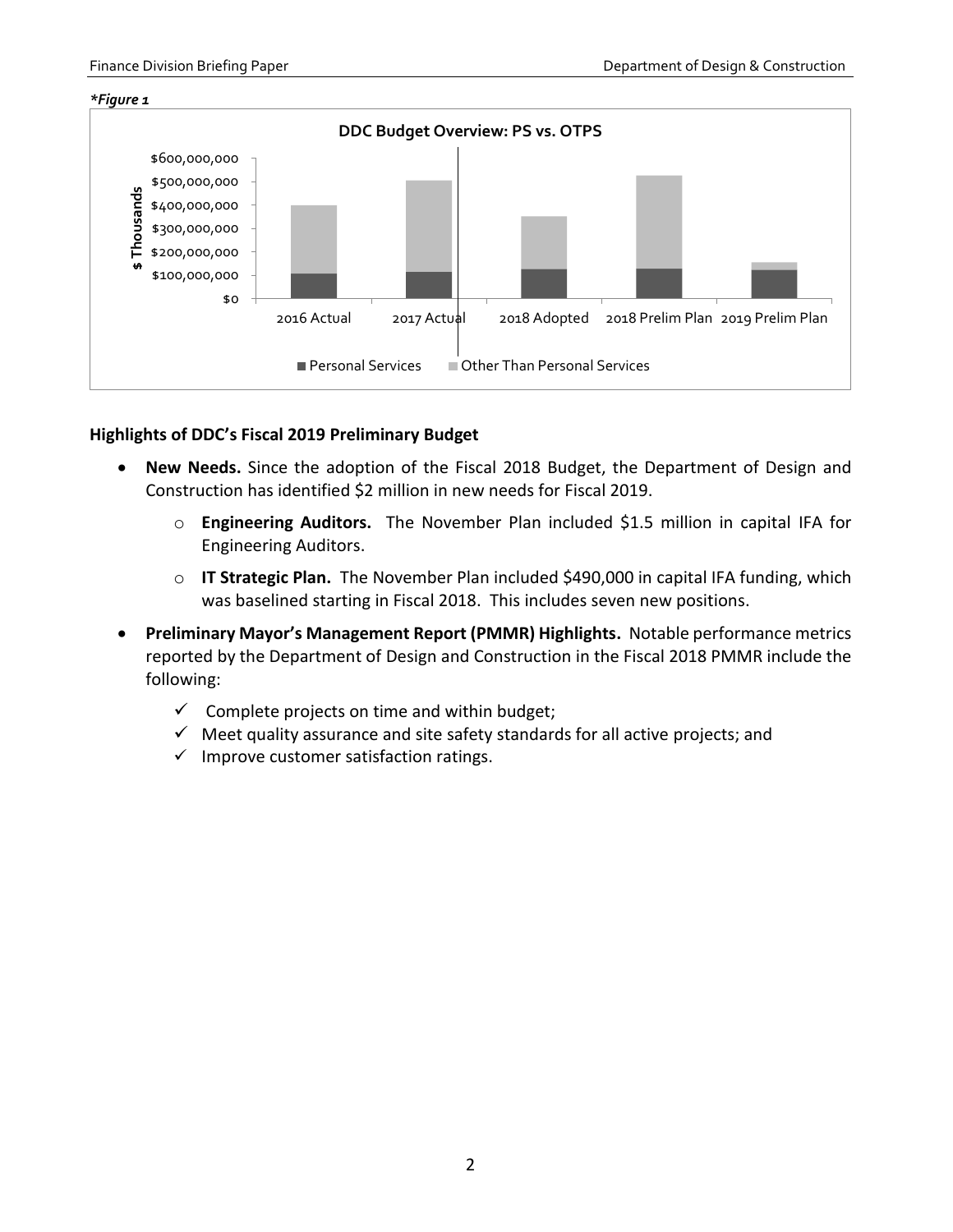# <span id="page-4-0"></span>Financial Plan Summary

#### *\*Table 2*

|  | <b>DDC</b> Financial Summary |
|--|------------------------------|
|  |                              |

| <b>Dollars in Thousands</b>           |           |                |                |                         |           |               |  |  |
|---------------------------------------|-----------|----------------|----------------|-------------------------|-----------|---------------|--|--|
|                                       | 2016      | 2017           | 2018           | <b>Preliminary Plan</b> |           | *Difference   |  |  |
|                                       | Actual    | Actual         | Adopted        | 2018                    | 2019      | 2018 - 2019   |  |  |
| Spending                              |           |                |                |                         |           |               |  |  |
| <b>Personal Services</b>              | \$106,993 | \$115,577      | \$127,703      | \$128,307               | \$123,634 | (54,069)      |  |  |
| <b>Other Than Personal Services</b>   | 292,294   | 389,977        | 224,093        | 397,906                 | 32,285    | (191, 808)    |  |  |
| <b>TOTAL</b>                          | \$399,287 | \$505,554      | \$351,796      | \$526,213               | \$155,919 | ( \$195, 878) |  |  |
| <b>Personal Services</b>              |           |                |                |                         |           |               |  |  |
| <b>Additional Gross Pay</b>           | \$4,229   | \$3,924        | \$3,363        | \$3,366                 | \$3,363   | \$0           |  |  |
| Additional Gross Pay - Labor Reserve  | 79        | 0              | 0              | 0                       | 0         | $\Omega$      |  |  |
| <b>Full-Time Salaried - Civilian</b>  | 98,908    | 108,118        | 121,574        | 122,175                 | 117,505   | (4,069)       |  |  |
| <b>Other Salaried</b>                 | 49        | $\Omega$       | $\overline{2}$ | $\overline{2}$          | 2         | 0             |  |  |
| Overtime - Civilian                   | 2,693     | 2,998          | 2,131          | 2,131                   | 2,131     | $\Omega$      |  |  |
| P.S. Other                            | (5)       | (132)          | 0              | 0                       | 0         | 0             |  |  |
| Unsalaried                            | 1,040     | 667            | 632            | 632                     | 632       | 0             |  |  |
| <b>SUBTOTAL</b>                       | \$106,993 | \$115,576      | \$127,703      | \$128,307               | \$123,634 | (54,069)      |  |  |
| <b>Other Than Personal Services</b>   |           |                |                |                         |           |               |  |  |
| <b>Contractual Services</b>           | \$242,118 | \$305,150      | \$184,434      | \$304,758               | \$2,175   | ( \$182, 259) |  |  |
| Contractual Services - Prof. Services | 25,686    | 51,166         | 17,560         | 60,412                  | 7,281     | (10, 278)     |  |  |
| Contractual Services - Waste Export   | 3         | $\overline{2}$ | 3              | 11                      | 3         | 0             |  |  |
| Fixed & Misc. Charges                 | 7,952     | 15,253         | 81             | 79                      | 81        | 0             |  |  |
| Other Services & Charges              | 11,302    | 14,321         | 18,305         | 28,863                  | 18,881    | 577           |  |  |
| Property & Equipment                  | 3,187     | 2,388          | 2,448          | 2,311                   | 2,602     | 153           |  |  |
| <b>Supplies &amp; Materials</b>       | 2,046     | 1,695          | 1,263          | 1,473                   | 1,262     | (1)           |  |  |
| <b>SUBTOTAL</b>                       | \$292,294 | \$389,977      | \$224,093      | \$397,906               | \$32,285  | ( \$191, 808) |  |  |
| <b>TOTAL</b>                          | \$399,287 | \$505,554      | \$351,796      | \$526,213               | \$155,919 | (\$195,878)   |  |  |
| <b>Funding</b>                        |           |                |                |                         |           |               |  |  |
| <b>City Funds</b>                     |           |                | \$16,723       | \$17,058                | \$14,745  | ( \$1,978)    |  |  |
| <b>Other Categorical</b>              |           |                | 0              | 87                      | 0         | 0             |  |  |
| Capital-IFA                           |           |                | 132,017        | 133,052                 | 134,379   | 2,361         |  |  |
| <b>State</b>                          |           |                | 250            | 250                     | 0         | (250)         |  |  |
| Federal - Community Development       |           |                | 202,748        | 341,493                 | 5,831     | (196, 917)    |  |  |
| Federal - Other                       |           |                | 46             | 15,016                  | 197       | 150           |  |  |
| Intra City                            |           |                | 11             | 19,257                  | 767       | 756           |  |  |
| <b>TOTAL</b>                          | \$399,287 | \$505,554      | \$351,796      | \$526,213               | \$155,919 | ( \$195, 878) |  |  |
| <b>Budgeted Headcount</b>             |           |                |                |                         |           |               |  |  |
| Full-Time Positions - Civilian        | 1,390     | 1,349          | 1,444          | 1,570                   | 1,453     | 9             |  |  |
| <b>TOTAL</b>                          | 1,390     | 1,349          | 1,444          | 1,570                   | 1,453     | 9             |  |  |

*\*\* The difference of Fiscal 2018 Adopted Budget compared to Fiscal 2019 Preliminary Budget.*

The Department's Fiscal 2019 Budget reflects a decrease of \$195.9 million when compared to the Fiscal 2018 Adopted Budget and is primarily due to a decrease of over \$192 million in the agency's Other Than Personal Services (OTPS) budget. This decrease is predominately in the contractual services category as reflected in the above chart. Build it Back contracts, which totaled \$182 million, were spent down in the last fiscal year. These contracts were the result of Superstorm Sandy in 2012 and related to design and construction work on Build it Back projects.

Since the last budget adoption, the Department has identified nearly \$2 million in new needs for Fiscal 2019; most of which are to be used for Non-IFA work, staffing and resources for its IT Strategic planning and Engineering Auditors for the Front End Planning Unit.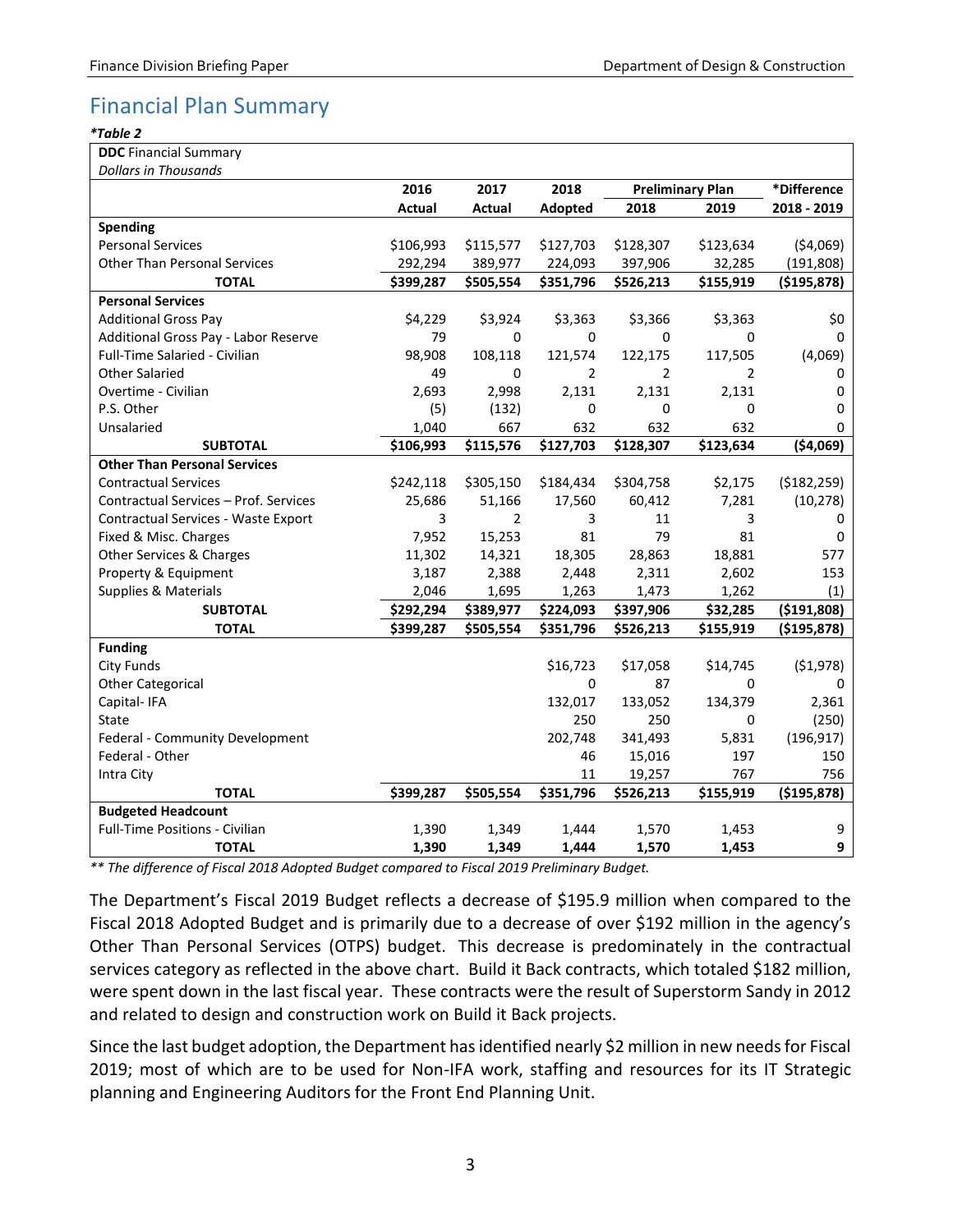Details of the notable New Needs and Other Adjustments are below:

#### **New Needs**

- **Engineering Auditors.** The November Plan included \$1.5 million in capital IFA for Engineering Auditors. The purpose of this funding is to ensure timely auditing of payments and change orders for the construction work related to the Raise the Age Program.
- **IT Strategic Plan.** The November Plan included \$490,000 in capital IFA funding, which was baselined starting in Fiscal 2018 for costs associated with seven new positions and related OTPS costs. The positions are part of a new strategic plan for DDC's Information Technology Department, which will create a new project and portfolio management system. The goal is to bring DDC's in-house IT operations to speed up process with the newest and latest technology.

### **Other Adjustments**

- **DDC Single Family Realignment.** The Fiscal 2019 Preliminary Plan includes a funding realignment of \$120 million in CDBG-DR funds that was added to the budget after the adoption of the Fiscal 2018 Budget. This is just a technical adjustment for single-family homes affected by Superstorm Sandy. It must be noted that even though the funding is in DDC's budget, the Housing Recovery Office is the lead agency on these contracts.
- **East Side Costal Resiliency CDBRDR Budget Update.** The Fiscal 2019 Preliminary Plan includes \$15.7 million in Fiscal 2018 for the East Side Coastal Resiliency Program. This adjustment was made to cover design costs for the overall program. This is just a technical adjustment and the project is ongoing.
- **HMGP Nursing Home Healthcare.** The Fiscal 2019 Preliminary Plan includes \$14.4 million in federal funding with the goal of reducing vulnerability and making nursing homes become more resilient. This is a multi-year ongoing project and this adjustment was made to cover design costs in the program.
- **Interim Flood Protection Measures (IFPM) DDC MOU.** The Fiscal 2019 Preliminary Plan includes a \$2 million as part of an Intra-City funding agreement between DDC and the Office of Emergency Management (OEM). The funding is for the installation of Interim Flood Protection Measures (IFPM) at 28 sites citywide. IFPM is a program created and managed by OEM after Sandy to deal with what the City learned about flooding in a post-Superstorm Sandy world.

### <span id="page-5-0"></span>Headcount

From Fiscal 2007 through Fiscal 2017, DDC has increased its headcount by approximately 281 positions. As stated earlier, the current Preliminary Budget includes funding to increase the Department's headcount to 1,453 positions; this would be an increase of nine positions when compared to DDC's Fiscal 2017 Adopted Budget.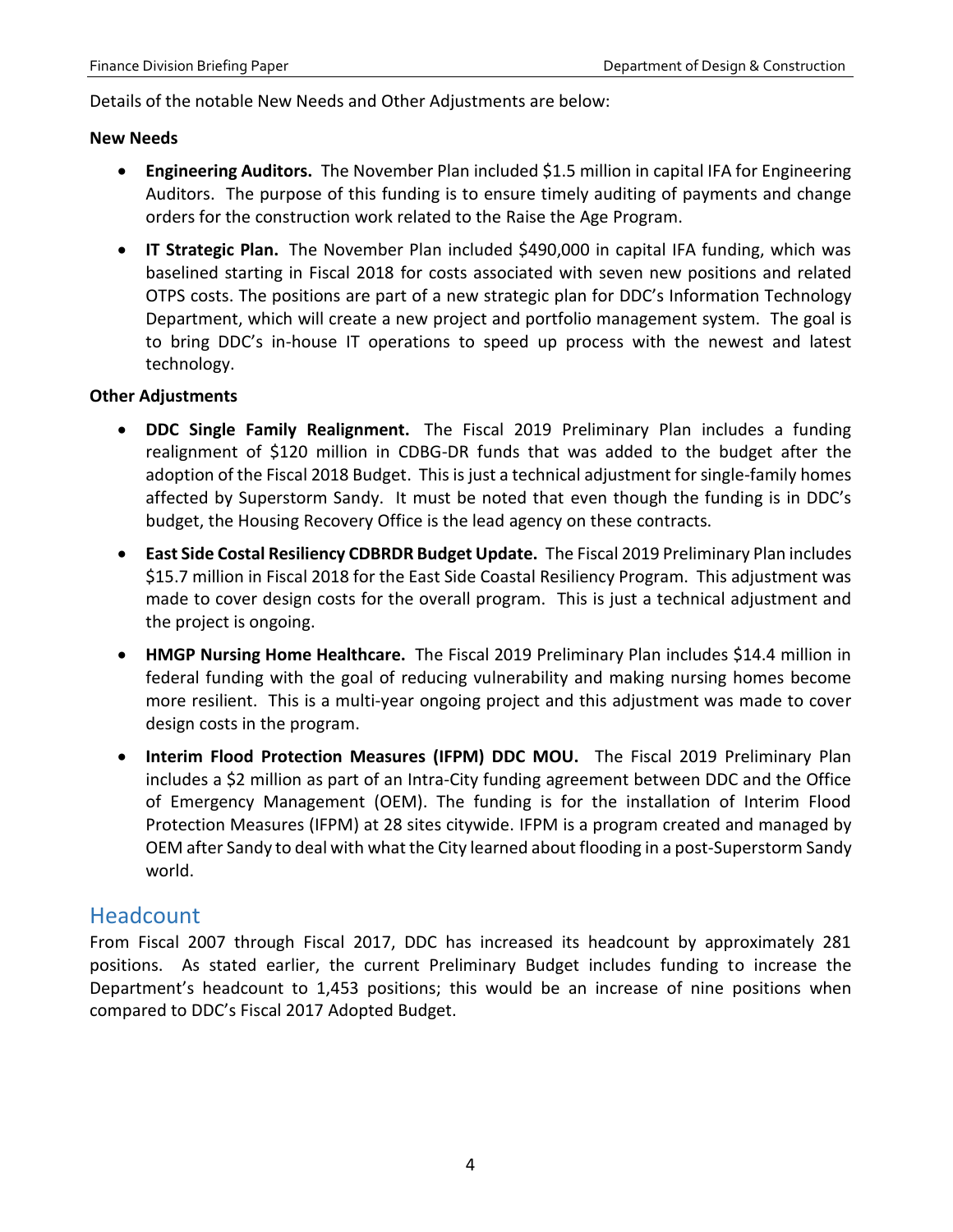

The Department's Fiscal 2019 Preliminary Budget provides for 1,453 full-time positions across the entire agency. This new level of headcount represent a large increase as opposed to the relatively small uptick or flat numbers that the agency experienced from 2007 through 2012. This is the largest workforce that the Department has had in its existence.

### <span id="page-6-0"></span>Contract Budget

The New York City Charter mandates the preparation of a Contract Budget to identify expenditures for contractual services, which are defined as any technical, consultant or personnel service provided to the City by means of a contract. The Contract Budget is actually a subset of the OTPS portion of the City's Expense Budget. The Administration prepares a Contract Budget twice each fiscal year. The Fiscal 2019 Preliminary Contract Budget totals nearly \$15.6 billion for procurement expenditures across all agencies.

### *\*Table 3*

| DDC Fiscal 2019 Preliminary Contract Budget<br><b>Dollars in Thousands</b> |                        |                               |                            |                               |
|----------------------------------------------------------------------------|------------------------|-------------------------------|----------------------------|-------------------------------|
| Category                                                                   | Fiscal 2018<br>Adopted | Number of<br><b>Contracts</b> | Fiscal 2019<br>Preliminary | Number of<br><b>Contracts</b> |
| Contractual Services - General                                             | \$183,181              | 19                            | \$922                      |                               |
| Prof. Services - Computer Services                                         | 400                    | 61                            | 400                        | 61                            |
| Prof. Services - Other                                                     | 16,910                 | 22                            | 6,881                      | 21                            |
| All Other Contracts                                                        | 1,505                  | 38                            | 856                        | 37                            |
| <b>TOTAL</b>                                                               | \$201,996              | 140                           | \$9,059                    | 127                           |

For the DDC, the contract budget for Fiscal 2019 is approximately \$9.1 million, a substantial decrease from Fiscal 2018 Adopted Budget of \$201.9 million. The decrease is attributed to the expiration of several large contracts valued at over \$180 million for repairs and infrastructure improvements related to Superstorm Sandy. These are funded with federal CDBG-DR funding and are recognized in the November Plan due to the federal budget process starting in October of each year.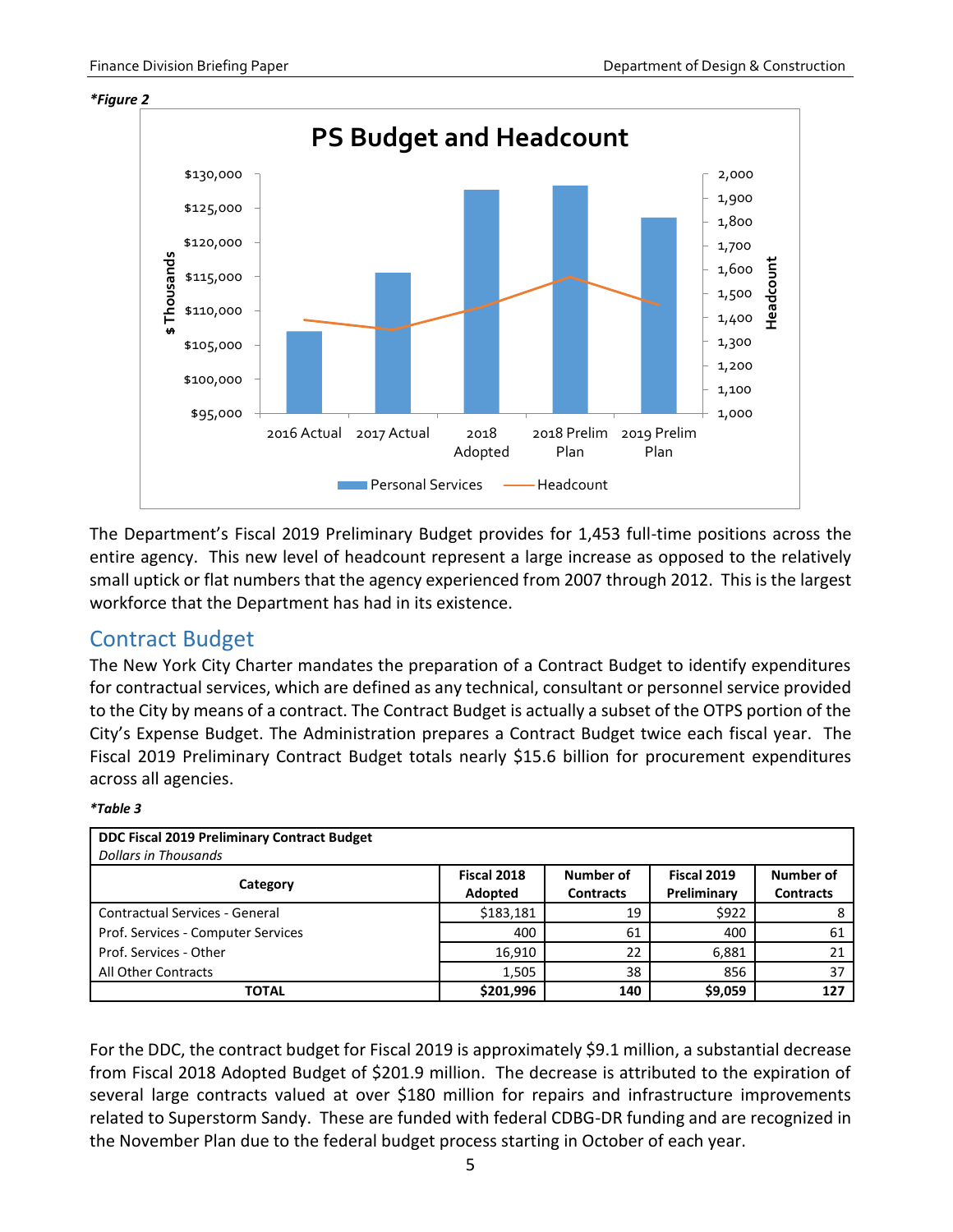For these contracts, using expense dollars, are part of DDC's efforts to assist Housing Recovery Office (HRO) on delivering homes back to the people impacted by Superstorm Sandy. The Build It Back program, which is managed by DDC, has hosted citywide forums and has addressed the construction community. These contracts were awarded through the City's competitive procurement process and were all duly registered. In regards to the Contractual Service – General – there is a decrease in Fiscal 2019 – which is normal for this time of the year. The Department has not pre-registered all of the Fiscal 2019 contracts at this time, but will proceed when pre-processing begins. These new contracts are normally recognized in the November Plan.

### <span id="page-7-0"></span>Budget Issues: Design Build

The New York City Council and the Council Speaker Corey Johnson have been outspoken proponents for State approval of the Design Build procurement process for capital construction projects in the City of New York. Currently the State allows Design-Bid procurement on select projects state-wide with the notable exception of New York City. To date no official reason has been given as to why this approval has been denied to the City, but the potential benefits cannot be denied.

What type of procurement method is the City currently using? The current system goes back more than a Century. New York City currently uses the Design-Bid-Build method of procurement. What this means is that separate firms design and then build the capital projects. As is evidenced by the City's slow pace of project completions along with time and money consuming change orders. For these reasons the process needs to be revisited.

The Design-Build procurement method allows projects to be designed and built by the same firm. Not only does this save time and costs involved with putting out multiple bids for the same project, but it allows the City to hold the designer/constructor responsible for the timeframe and cost estimates given in the design phase. Costs are then saved by drastically reducing the need for change orders.

Who uses Design-Build now? The answer is all 50 states including the State of New York and the federal government. Every large municipality with the exception of New York City makes use of Design-Build as well. The chart below indicates how much funding the City believes it can save by adding Design-Build as a tool in its arsenal.

| <b>Potential Cost Savings from Design-Build</b> |                      |                                       |
|-------------------------------------------------|----------------------|---------------------------------------|
| <b>Project</b>                                  | <b>Budgeted Cost</b> | <b>Estimated Savings of 6 percent</b> |
| <b>BQE</b> - Atlantic to Sands                  | \$1.89 billion       | \$113.4 million                       |
| Rodman's Neck Training Facility                 | \$275 million        | \$16.5 million                        |
| <b>Crossroads Youth Facility</b>                | \$129 million        | \$7.7 million                         |
| <b>Horizons Adolescent Facility</b>             | \$170 million        | \$10.2 million                        |
| New NYPD Precinct - SE Queens                   | \$70 million         | \$4.2 million                         |
| Staten island Ferry Resiliency                  | \$25 million         | \$1.5 million                         |
| Pelham Parkway Bridge                           | \$54.5 million       | \$3.3 million                         |
| <b>Elmhurst Hospital ER Renovation</b>          | \$20 million         | \$1.2 million                         |

*\*Figure 3*

From conversations with City agencies, the time saved by the use of Design-Build is usually two years but could be more. The reduction in change orders and claims is a huge catalyst for allowing projects to be finished sooner and is a savings to the projects budget. We have been told that the cost savings the City could expect would at minimum be 6 percent, but could be higher.

New York State has authorized for itself Design Build and has used this tool right here in the City. For example, the Kosciusko Bridge on the Brooklyn/Queens border this past year, as well as the current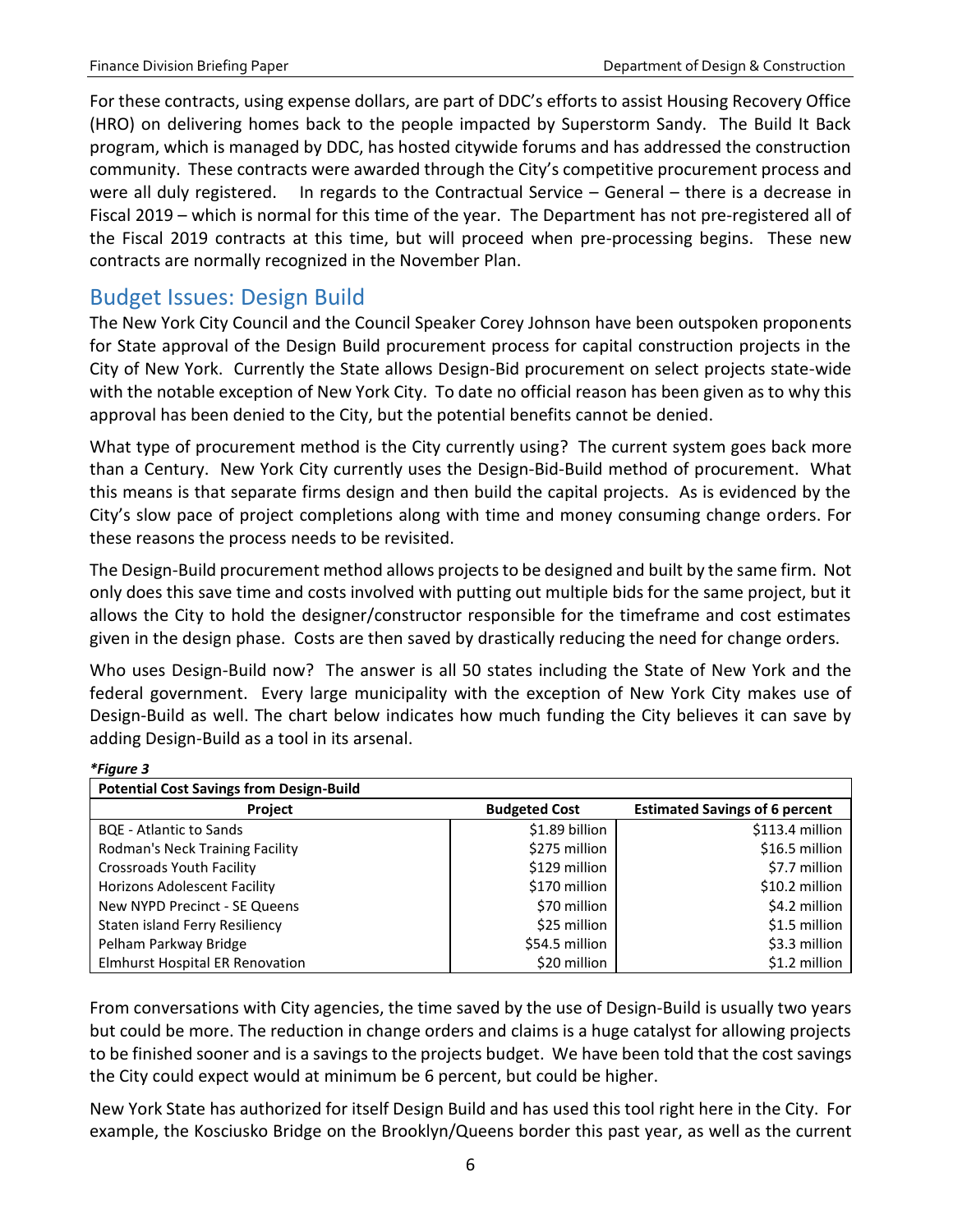renovation of the Javits' Center in Manhattan, both utilized Design Build and the results were very positive.

The City's infrastructure requires more tools and options to deliver more projects faster and on budget. Design Build is one critical tool and New York City needs the State to authorize its use now. Whether it is for the BQE project managed by DOT or some of the other critical projects DDC manages, Design Build must come to the City in 2019 so the City can save time and save money like the State and the rest of the country.

# <span id="page-8-0"></span>PMMR Performance Measures

*\*Table 4*

|                                                                    | Actual      |             | <b>Target</b> |             | 4-Month Actual |             |                |
|--------------------------------------------------------------------|-------------|-------------|---------------|-------------|----------------|-------------|----------------|
| Department of Design & Construction Performance Indicators         | <b>FY15</b> | <b>FY16</b> | <b>FY17</b>   | <b>FY18</b> | <b>FY19</b>    | <b>FY17</b> | <b>FY18</b>    |
| Design projects completed                                          | 179         | 181         | 138           | 97          | 97             | 52          | 29             |
| Total design projects completed early/on time (%)                  | 84%         | 87%         | 90%           | 88%         | 88%            | <b>NA</b>   | <b>NA</b>      |
| - Completed early/on time: Infrastructure (%)                      | 84%         | 87%         | 100%          | 88%         | 88%            | <b>NA</b>   | <b>NA</b>      |
| - Completed early/on time: Public buildings (%)                    | 84%         | 87%         | 82%           | 88%         | 88%            | NА          | <b>NA</b>      |
| Construction projects completed                                    | 125         | 135         | 147           | 103         | 103            | 41          | 32             |
| Total construction projects completed early/on time (%)            | 84%         | 87%         | 87%           | 82%         | 82%            | NА          | <b>NA</b>      |
| - Completed early/on time: Infrastructure (%)                      | 88%         | 87%         | 90%           | 82%         | 82%            | <b>NA</b>   | <b>NA</b>      |
| - Completed early/on time: Public buildings (%)                    | 83%         | 85%         | 86%           | 82%         | 82%            | <b>NA</b>   | <b>NA</b>      |
| Construction projects completed within budget (%)                  | <b>NA</b>   | <b>NA</b>   | 83%           | UP          | UP             | 92%         | 87%            |
| Lane miles reconstructed                                           | 20.4        | 16.7        | 52            | 20          | 20             | 12.1        | 12             |
| - Construction completed on schedule (%)                           | 93%         | 89%         | 88%           | 82%         | 82%            | 100%        | 75%            |
| Sewers constructed (miles)                                         | 9.8         | 11.4        | 10.6          | 4           | 4              | 5.1         | 6.3            |
| - Construction completed on schedule (%)                           | 85%         | 84%         | 94%           | 82%         | 82%            | 80%         | 67%            |
| Sewers reconstructed (miles)                                       | 6.1         | 4.6         | 12            | 8           | 8              | 4.7         | 2.6            |
| - Construction completed on schedule (%)                           | 84%         | 89%         | 99%           | 82%         | 82%            | 76%         | 100%           |
| Water mains (new and replaced) (miles)                             | 34.6        | 34.3        | 62.5          | 30          | 30             | 32.5        | 16.8           |
| - Construction completed on schedule (%)                           | 92%         | 91%         | 85%           | 82%         | 82%            | 86%         | 67%            |
| Active design projects: Early/on time (%)                          | 88%         | 84%         | 83%           | 88%         | 88%            | 83%         | 86%            |
| Active construction projects: Early/on time (%)                    | 84%         | 90%         | 88%           | 82%         | 82%            | 88%         | 85%            |
| Projects audited (%)                                               | 100%        | 100%        | 100%          | 95%         | 95%            | 46%         | 57%            |
| Construction-related accidents on DDC-managed construction sites   | <b>NA</b>   | <b>NA</b>   | <b>NA</b>     | $\ast$      | $\ast$         | <b>NA</b>   | $\overline{7}$ |
| Construction-related injuries on DDC-managed construction sites    | <b>NA</b>   | <b>NA</b>   | <b>NA</b>     | <b>DOWN</b> | <b>DOWN</b>    | <b>NA</b>   | $\overline{7}$ |
| Construction-related fatalities on DDC-managed construction sites* | <b>NA</b>   | <b>NA</b>   | <b>NA</b>     | <b>DOWN</b> | <b>DOWN</b>    | <b>NA</b>   | 0              |
| Eligible projects with completed post-construction surveys (%)     | 28%         | 56%         | 53%           | $\ast$      | $\ast$         | 50%         | 32%            |
| Post-construction satisfaction - Surveys returned                  | 27          | 54          | 41            | $\ast$      | $\ast$         | 15          | 18             |
| Respondents rating a completed project as adequate or better (%)   | 85%         | 91%         | 91%           | 90%         | 90%            | 90%         | 89%            |
| E-mails responded to in 14 days (%)                                | 95%         | 86%         | 90%           | 90%         | 90%            | 85%         | 99%            |
| Letters responded to in 14 days (%)                                | 94%         | 88%         | 86%           | 90%         | 90%            | 79%         | 98%            |

The Department completed 29 design and 32 construction projects during the first four months of Fiscal 2018 and is on track to meet the annual targets of 97 and 103, respectively. Completed construction projects include lighting upgrade at the New York Public Library for the Performing Arts, while ensuring non-interruption of events regularly held at Lincoln Center. DDC also completed work to upgrade the City's sewer and water main infrastructure and to alleviate chronic flooding, adding a total of over 8.9 miles of new and rebuilt sewers and 16.8 miles of new and replacement water mains, as well as reconstructed 12 lane miles of roadway. This work includes reconstruction of Main Street's busy sidewalks in downtown Flushing, which serves as the busiest transportation hub in Queens; reconstruction of streets and implementation of pedestrian spaces in Times Square; and the reconstruction of Grand Concourse service roads between East 166 Street and East 171 Street, a key priority of the Vision Zero initiative.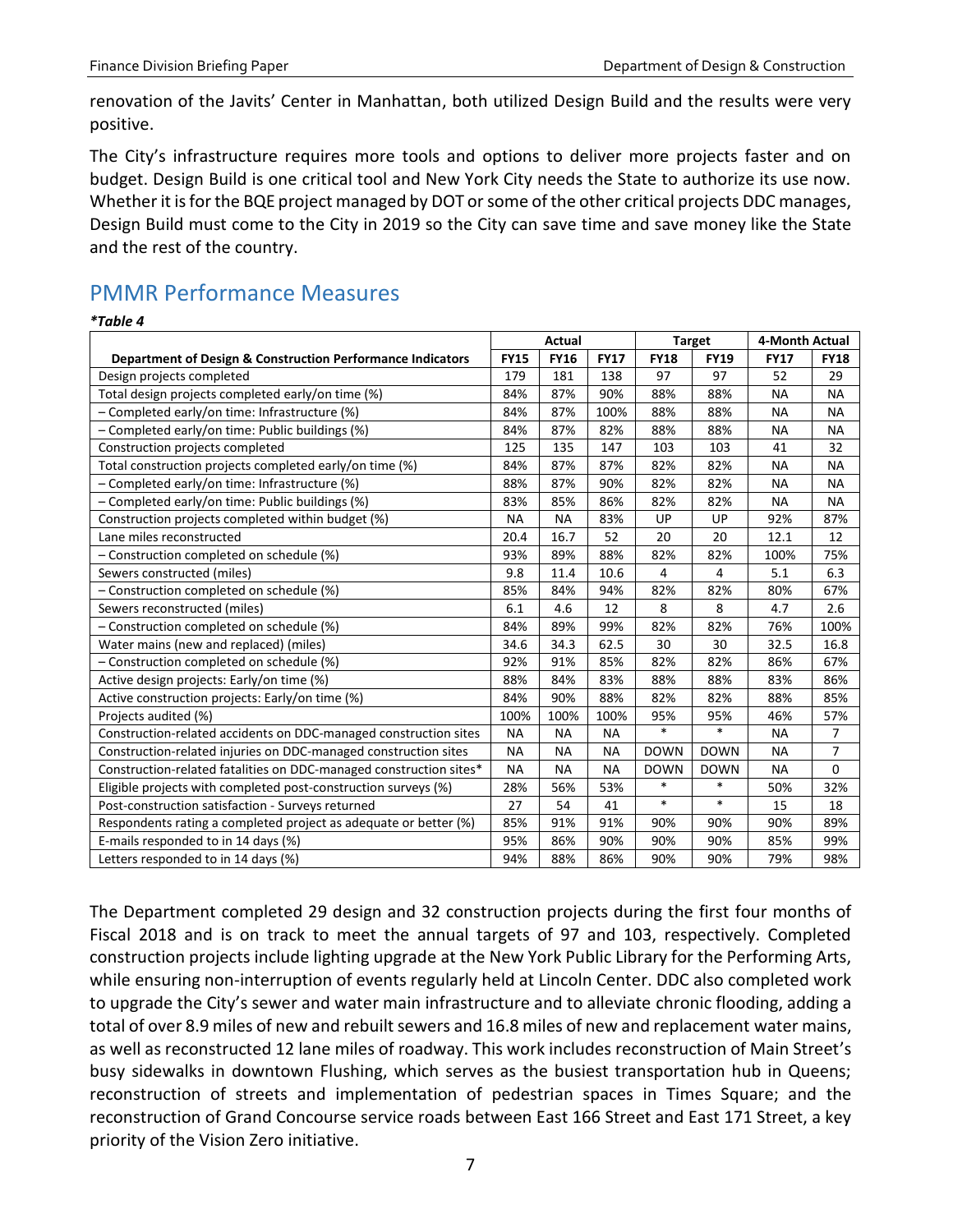On-time performance for active design projects was 86 percent, three percentage points higher than during the comparable Fiscal 2017 period, but remained below the target. At 85 percent, on-time performance for active construction projects was three percentage points above target. For infrastructure work, the percent of sewer reconstruction completed on schedule increased but decreased for roadway, water main and sewer reconstruction largely due to land acquisition difficulties on one project. The Department closely monitors active projects to ensure on-time targets for completed projects are met—88 percent for design and 82 percent for construction.

To improve reporting of safety at its construction sites and to align with established industry safety metrics, DDC has begun reporting on the number of accidents, injuries and fatalities that occur on or involve DDC-managed construction sites. From July 1st through October 31st, 2017, there were seven accidents, with seven individuals injured and no fatalities. Contractors are required to immediately report all safety incidents to DDC, where established protocols dictate follow up and reporting requirements. A completed construction accident report must be submitted to the agency's Quality Assurance and Construction Safety Unit by project staff within 24 hours of the time of an accident/incident.

DDC increased the number of post-construction satisfaction surveys sent by more than 100 percent but, despite this effort, the percent of eligible projects for which the Department received completed surveys decreased to 32 percent of the 19 eligible projects from 50 percent of 30 eligible projects a year ago. The percent of respondents that gave an overall rating of satisfied or more than satisfied both with the outcome of the projects and the way they were managed was relatively unchanged at 89 percent.

### <span id="page-9-0"></span>Capital Program

The Capital Budget provides the requested appropriations for Fiscal 2019 and planned appropriations for the subsequent three-year capital program. Appropriations represent the legal authority to spend capital dollars and are what the Council votes on at budget adoption. The Commitment Plan, which is a five-year spending plan, is the plan to spend those appropriations.

The Department of Design and Construction is a unique agency as it was created by the Council solely to manage capital projects for other City agencies. As a result, DDC does not have any budget lines of its own and is therefore not directly represented in the Capital Budget.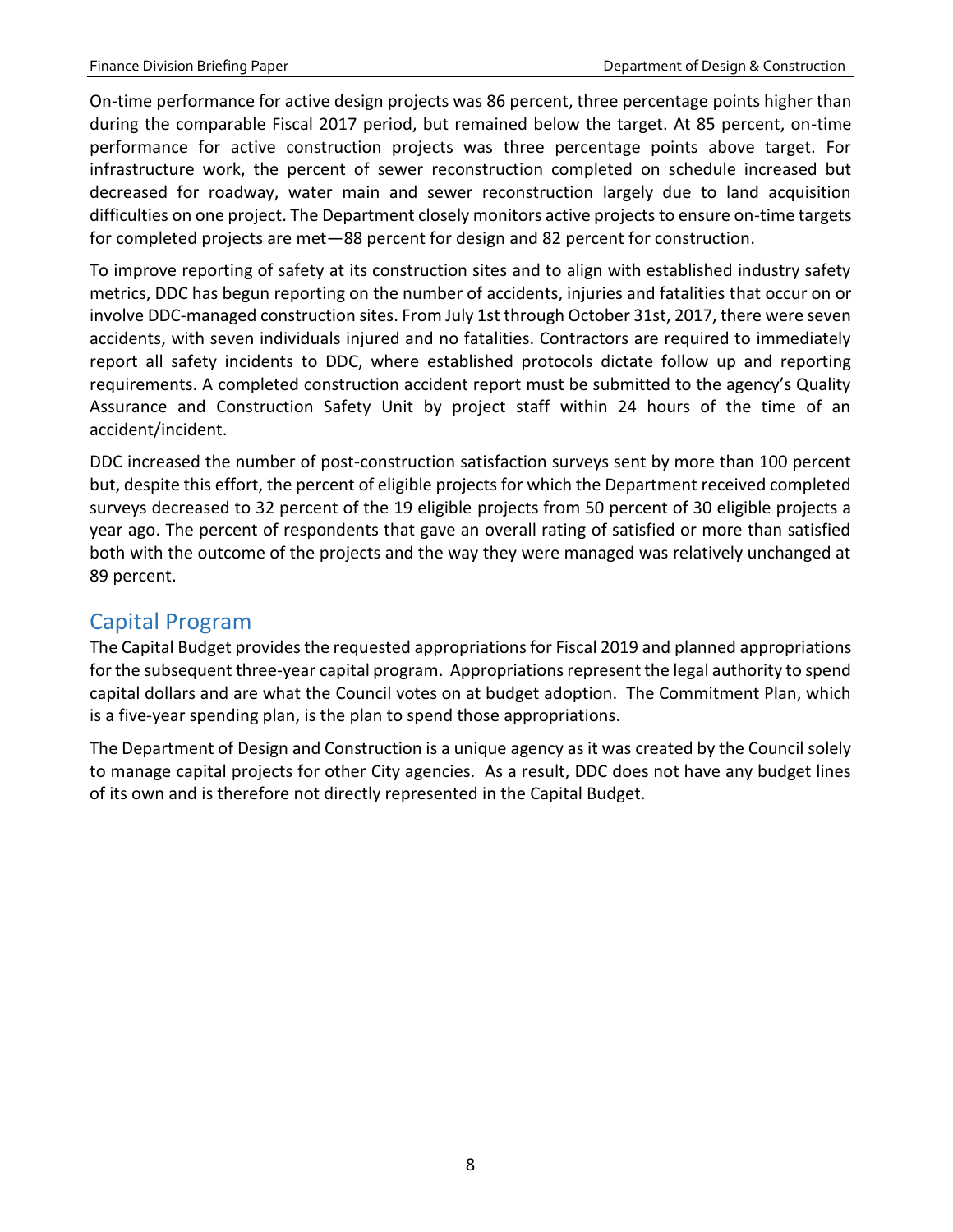



The Fiscal 2019 Preliminary Capital Commitment Plan includes \$9.1 billion in Fiscal 2018-2022 for the Department of Design and Construction (including City and Non-City funds). This represents approximately 19.8 percent of the City's total \$79.6 billion Preliminary Plan for Fiscal 2018-2022. The agency's Preliminary Commitment Plan for Fiscal 2018-2022 is nine percent more than the \$8.4 billion scheduled in the Adopted Capital Commitment Plan, an increase of \$738 million.

The majority of the capital projects span multiple fiscal years and it is therefore common practice for an agency to roll unspent capital funds into future fiscal years. In Fiscal 2017, the Department of Design and Construction committed \$3.4 billion or 46.6 percent of its annual capital plan. Therefore, it is assumed that a significant portion of the agency's Fiscal 2018 Capital Plan will be rolled into Fiscal 2019, thus increasing the size of the Fiscal 2019-2022 Capital Plan. As previously stated, DDC does not have its own capital budget. The Department does not get to choose the projects that they manage for other agencies. Currently, DDC manages all or a portion of the capital budgets of 28 client agencies.

The chart below summarizes DDC's Fiscal 2019 Preliminary Capital Commitment Plan by client agency. DDC manages a portfolio of more than \$9.1 billion in active projects in the City's capital program. This represents a \$738 million increase when compared to the previous plan. The increase in funding is primarily due to the addition of \$581 million in funding for infrastructure projects, with the majority of the projects in sewers, water mains and highways.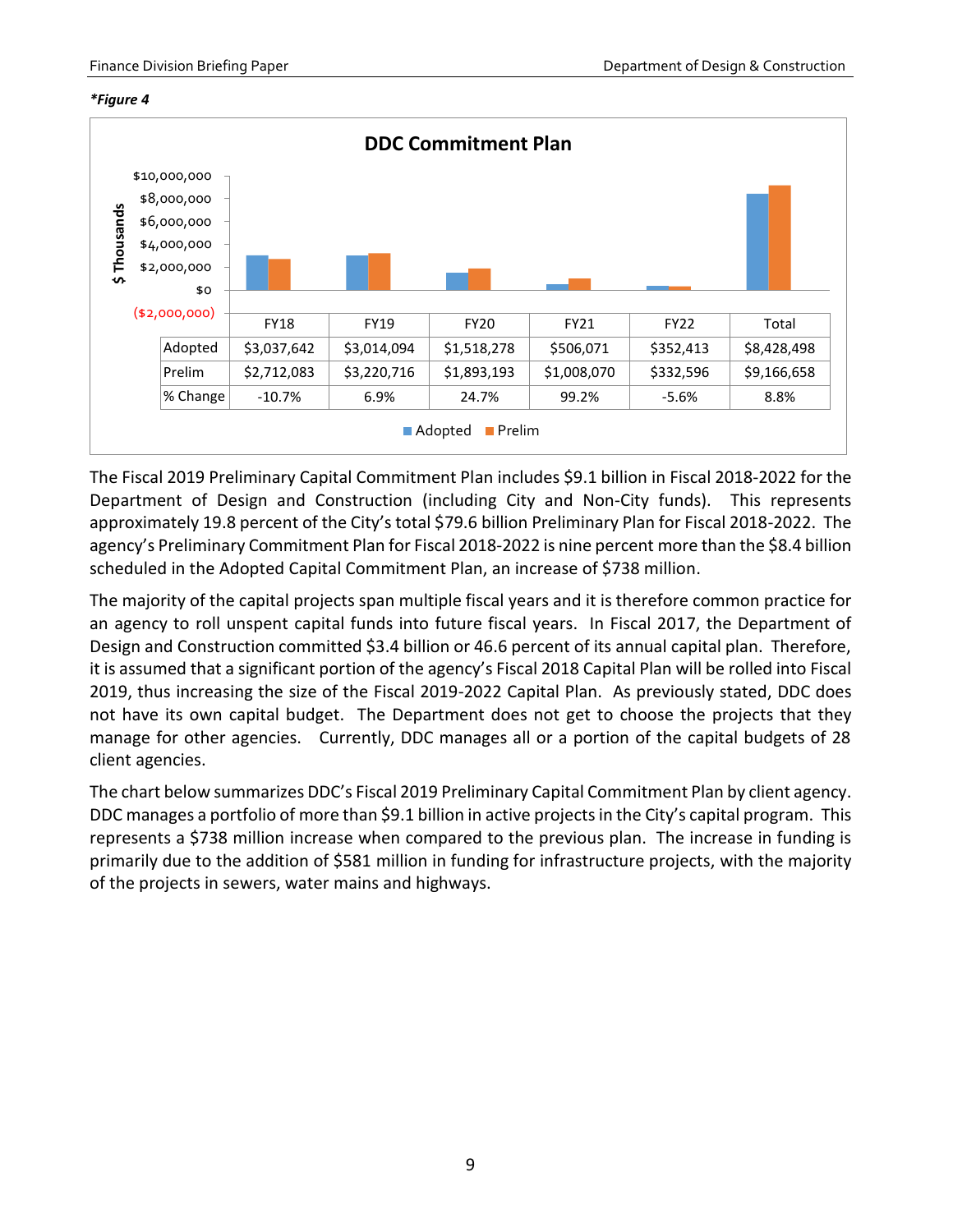*\*Table 5*

| <b>Client Agency</b>             | <b>Preliminary Fiscal Year 18-22</b> | <b>Adopted Fiscal Years18-22</b> | Variance Fiscal Years 18-22 |
|----------------------------------|--------------------------------------|----------------------------------|-----------------------------|
| ADMIN FOR CHILDREN'S SERVICES    | \$161,228                            | \$161,150                        | \$78                        |
| <b>BROOKLYN PUBLIC LIBRARY</b>   | 95,366                               | 95,143                           | 223                         |
| CORRECTION                       | 1,815                                | 7,181                            | $-5,366$                    |
| <b>COURTS</b>                    | 242,713                              | 236,696                          | 6,017                       |
| <b>CULTURAL INSTITUTIONS</b>     | 238,863                              | 236,866                          | 1,997                       |
| DEP EQUIPMENT                    | 33,648                               | 20,403                           | 13,245                      |
| DEPARTMENT FOR THE AGING         | 27,161                               | 27,161                           | $\mathbf{0}$                |
| <b>DOITT DP EQUIPMENT</b>        | 633                                  | 633                              | $\Omega$                    |
| ECONOMIC DEVELOPMENT             | 15,067                               | 13,988                           | 1,079                       |
| EDP EQUIP & FINANC COSTS         | 37,794                               | 36,796                           | 998                         |
| <b>FIRE</b>                      | 6,426                                | 6,279                            | 147                         |
| <b>HEALTH</b>                    | 127,406                              | 127,761                          | $-355$                      |
| <b>HIGHER EDUCATION</b>          | 2,000                                | $\Omega$                         | 2,000                       |
| <b>HIGHWAY BRIDGES</b>           | 54,221                               | 52,670                           | 1,551                       |
| <b>HIGHWAYS</b>                  | 1,518,759                            | 1,311,347                        | 207,412                     |
| <b>HOMELESS SERVICES</b>         | 261,026                              | 231,479                          | 29,547                      |
| <b>HOUSING &amp; DEVELOPMENT</b> | 794                                  | 532                              | 262                         |
| <b>HOUSING AUTHORITY</b>         | 9,641                                | 9,641                            | $\Omega$                    |
| <b>HUMAN RESOURCES</b>           | 12,099                               | 11,577                           | 522                         |
| NEW YORK PUBLIC LIBRARY          | 272,957                              | 271,316                          | 1,641                       |
| NEW YORK RESEARCH LIBRARY        | 14,053                               | 14,053                           | $\Omega$                    |
| <b>PARKS</b>                     | 235,214                              | 234,130                          | 1,084                       |
| <b>POLICE</b>                    | 477,631                              | 470,575                          | 7,056                       |
| PUBLIC BUILDINGS                 | 468,622                              | 467,659                          | 963                         |
| QUEENS BOROUGH PUB. LIB.         | 121,145                              | 120,512                          | 633                         |
| <b>REAL PROPERTY</b>             | 8,721                                | $\Omega$                         | 8,721                       |
| SANITATION                       | 318,486                              | 303,815                          | 14,671                      |
| SEWERS                           | 2,489,137                            | 2,190,521                        | 298,616                     |
| <b>TRAFFIC</b>                   | 17,206                               | 11,892                           | 5,314                       |
| <b>WATER MAINS</b>               | 1,116,567                            | 1,040,927                        | 75,640                      |
| <b>WATER POLLUTION CONTROL</b>   | 242,381                              | 262,934                          | $-20,553$                   |
| <b>WATER SUPPLY</b>              | 206                                  | 206                              | 0                           |
| <b>Grand Total</b>               | \$9,166,658                          | \$8,428,498                      | \$738,160                   |

### <span id="page-11-0"></span>Fiscal 2019 Preliminary Capital Budget Highlights

While DDC manages various large projects, 68 percent of the Public Buildings projects it manages are under \$5 million and 64 percent of Infrastructure projects are under \$20 million. Below is a list of the current capital projects of note with significant increases in DDC's Capital Commitment Plan. The infrastructure projects provide all five boroughs with clean water, working sewage distribution systems, and working roadways and sidewalks for all manners of use and transportation.

Below are some of the projects that the Finance Committee has asked about in the past that DDC is handling the design and construction on behalf of one or more client agencies.

### **Passerelle Bridge**

This project includes the total design and construction of an approximately 1,125-foot-long new pedestrian bridge in Flushing Meadows-Corona Park, as well as the rooftop of the Passerelle Building and ramp into the park. It will provide access between the No. 7 train's Mets-Willet's Point station to the north and the recreational area of the park and USTA tennis center to the south. The project includes the demolition of the existing Passerelle Bridge, which was found to be in poor condition. The new bridge will re-use the existing foundations with modifications as necessary.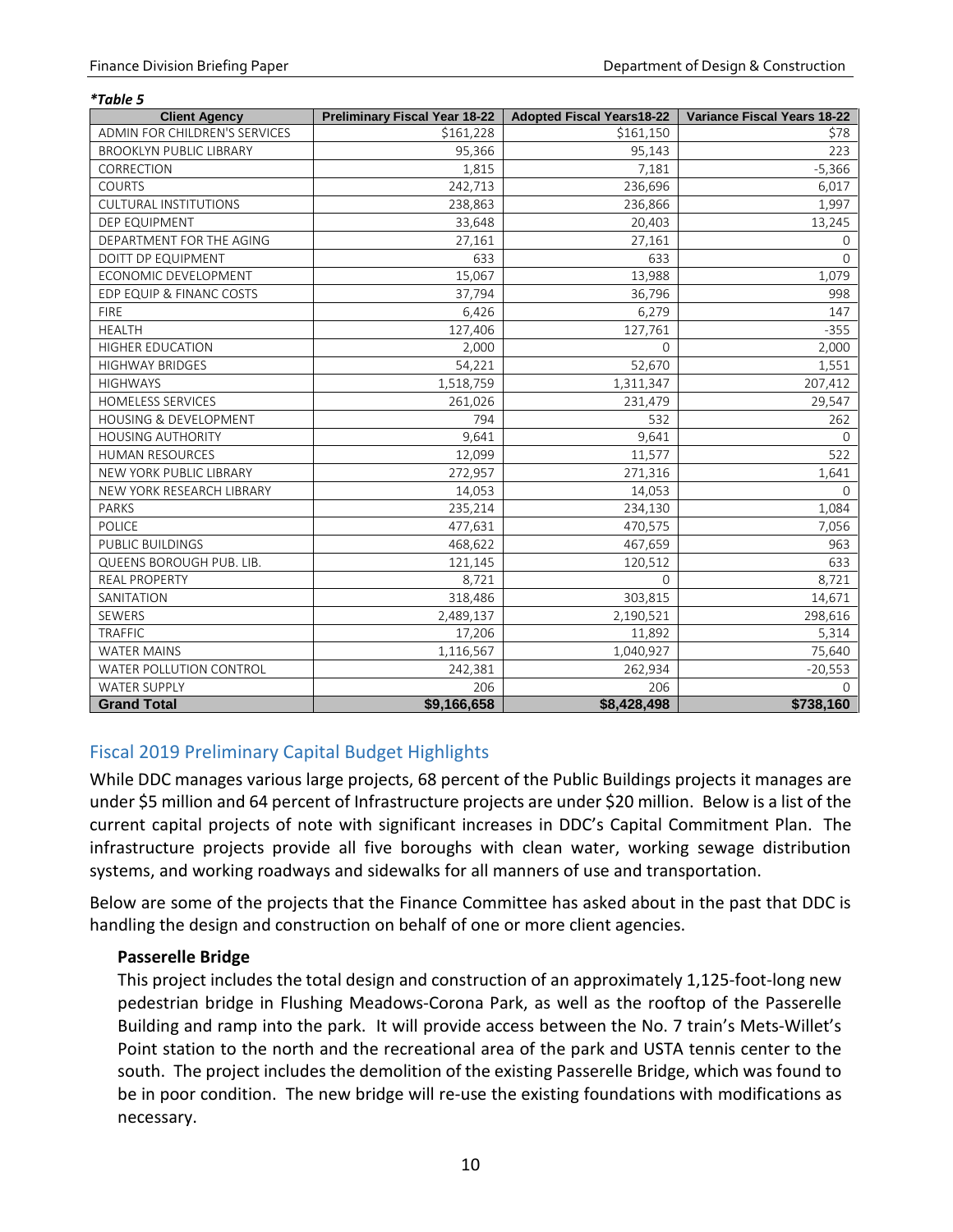Under the DPR Community Parks Initiative (CPI) program, \$18 million is included to cover the design, the REI services and the Force Account, in addition to the \$106 million for construction costs. The Design began in 2016 and will last approximately two years, and construction is currently estimated to begin in Fiscal 2019.

DDC and DPR have been coordinating with the Port Authority on their plan to build an Air Train station at this location that links the seven Train to LaGuardia Airport. DDC's design is currently on hold.

### **Reconstruction of Queens Blvd**

Phase 2 reconstruction follows Phase 1 (Queens Blvd from Roosevelt Avenue to 73<sup>rd</sup> Street) and includes reconstruction of Queens Boulevard from 73rd Street to Eliot Avenue.

DOT issued a revised Certificate to Proceed to DDC in September 2016. The funding amount, cost estimate, and project schedule were all amended. The funding changes reflect additional federal funding DOT received and the updated project schedule reflects the ongoing discussions between DOT and DDC. Funding for construction for Segment A is now programmed in Fiscal 2019 and Segment B in Fiscal 2020. The current funding level for Segment B is \$78.2 million.

### **Storm Sewer outlet in 224th St**

This project involves the placement of a storm sewer on 224th Street in Queens between 149<sup>th</sup> Avenue and Rockaway Boulevard. The proposed sewer will likely go through Idlewild Park. The project is currently in design. The cost variance is due to a change in scope, and the two design alternatives currently being discussed with DEP will both increase the cost of the project.

### **Fuel Tank Replacement**

This project will address compliance issues involving petroleum product storage tanks and related appurtenances, including required sump replacements.

The cost variance of \$17 million in Fiscal 2019 and \$8 million in Fiscal 2020 is due to round estimates for the preliminary proposed scope of work. More specific estimates will be developed once the scope is finalized and the contract approaches registration and kick-off.

### **Staten Island 1 and 3 Garage Construction**

The Department of Sanitation (DSNY) is planning to develop Staten Island district 1 and 3 campuses that will include a new garage and district repair shop serving both Districts, renovation of the existing borough repair shop, and site improvements. DSNY developed a rough construction estimate which was used for the original Certificate to Proceed dated February 17, 2016. Site improvements will include new grading and drainage, new covered salt storage, new outdoor fueling, new household special waste collection, outdoor DSNY truck parking and a new force main sanitary line to connect to the NYC DEP sewer.

Several factors have contributed to the cost escalation between the original estimated construction cost of \$97 million and the \$115 million currently estimated in the budget. Some of these factors include: replacement of mechanical/electrical systems in the existing garage/repair shop; connection of the site to the NYC DEP sewer system; new storm sewer system needs to be put in place due to flooding; phasing of work to keep the site operational during construction; and the need for deep pile foundations for the new building, pump station and force main sewer connections.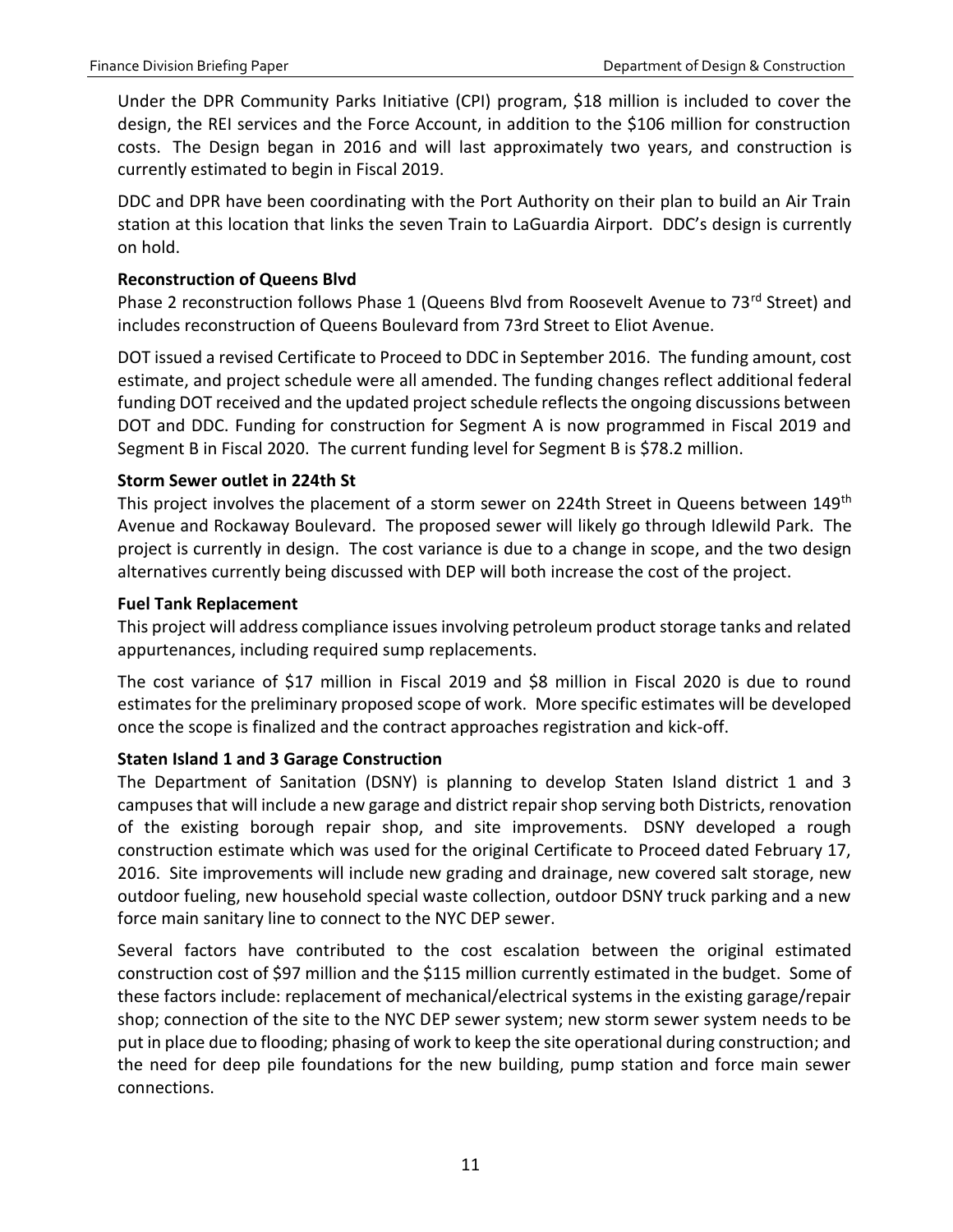### **4 th Ave Safety Improvements**

This Vision Zero Great Streets' project will bring safety improvements along 4th Avenue from 18th Street to 33rd Street and 52nd Street to 60th Street in the Sunset Park section of Brooklyn. DOT combined different phases of the project into one, accounting for the variance. The project is currently in design.

### **Replacement of Combined Sewer and Water Main Work on 70th Street**

This work will mitigate flooding conditions in the area by replacing and repairing combined sewers on 70<sup>th</sup> Street between 54<sup>th</sup> Avenue and Calamus Avenue. The project is currently in design.

### **Facility Renovations at Crossroads Juvenile Facility in Brooklyn and Horizon Juvenile Facility in the Bronx**

In April of 2017, New York State enacted a law commonly referred to as Raise the Age. The law prohibits the Department of Correction (DOC) from housing any juvenile inmate aged 16 and 17 years on Rikers Island after October 2018. As a result, 16 and 17 year-olds must be housed in a facility not on Rikers. Working with ACS and DOC, DDC is redesigning and renovating both facilities to accommodate the new population.

The existing Horizon Juvenile Center was built in the 1990s to house youths under the age of 16 in a secure detention setting. The goal of the renovation is to provide a facility that is safe and secure while meeting residents' physical, medical, mental health and educational needs and connecting them to supportive services in the community. The renovations have been developed to support the need for innovative programming and providing a positive learning experience.

The existing Crossroads facility was built in the 1980s. Similarly to the Horizon facility, it was designed and used for youths 15 years old and younger. Renovations are being conducted to expand and improve spaces needed for education (increase seat capacity), recreation (renovating the gymnasium and outdoor recreation areas) and vocational training (cooking, beauty salon).

### **Rodman's Neck, Bronx, NY**

Currently NYPD conducts firearms and tactical training as well as bomb detonation for recovered ordnance while DOC uses the facility for firearms training. The training facility is a conglomeration of temporary structures, modular units and a scattering of permanent structures. The modular facilities are used for classrooms, simulation training, administrative offices, weapons cleaning, locker rooms, equipment distribution, firearms repair, ammunition storage, food services, and restroom facilities. Thirty storage containers are used for equipment and records storage. Six outdoor firing ranges are used for firearms training. The existing ranges consist of a wood frame shed for shooter locations and stationary targets downrange. The bullets fired within the range are captured by large earthen berms requiring constant hazardous material remediation to clear the berms of spent ammunition. This cyclical remediation requires the ranges to be taken out of service resulting in reduced training capacity.

The prime objective of this project is to design and construct new buildings and structures to replace or augment the existing facilities at the Rodman's Neck Firearms and Tactics Facility for NYPD. The new facility will provide critically needed program spaces that include, but is not limited to, the following components: Recruit and In-Service Instructional spaces, administrative offices, lecture environments, tactical village environments, firearm ranges, food services, ammunition storage, parking areas, exterior site improvements, and site infrastructure.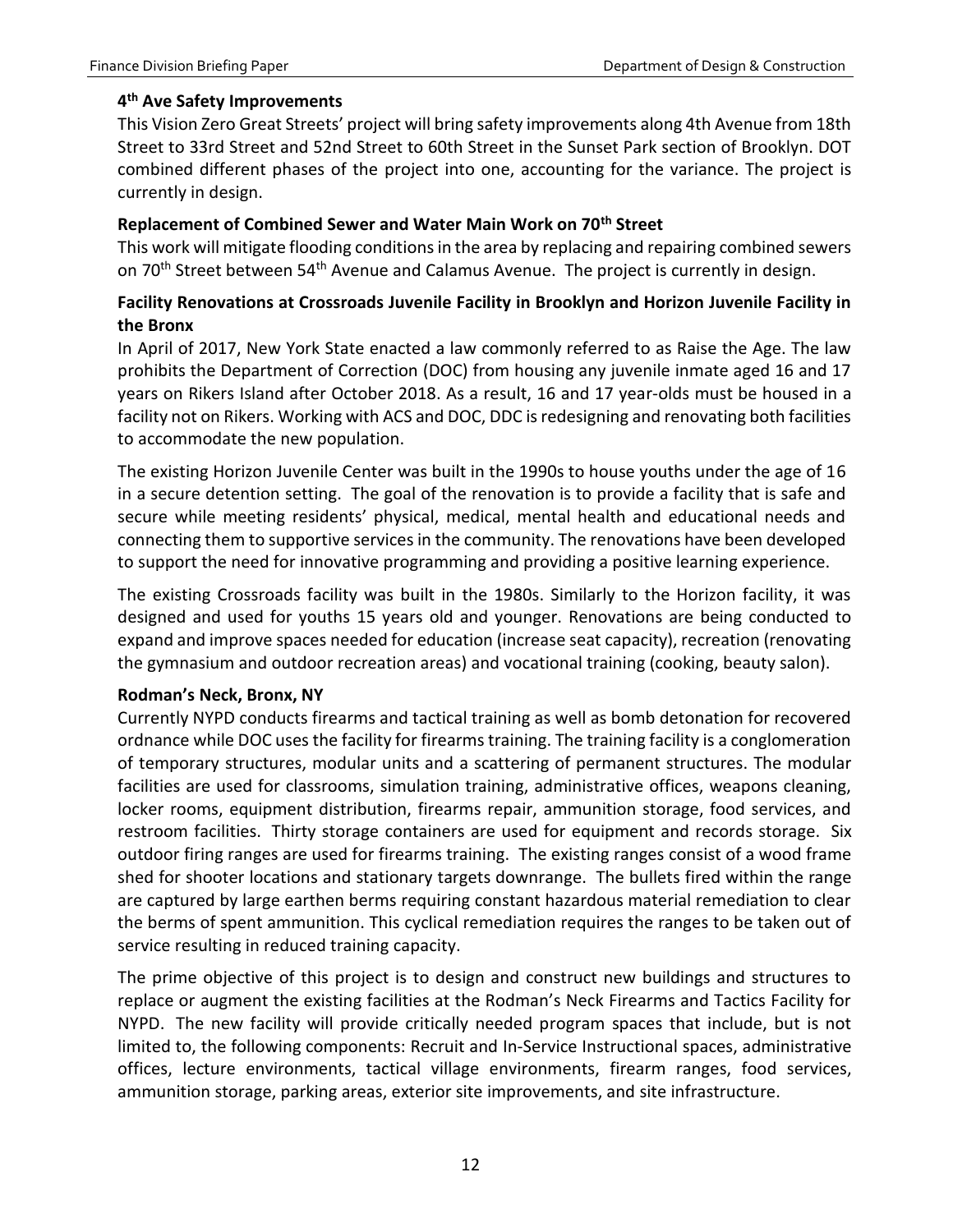### **Homeless Services Funding, Citywide**

In the current Capital Commitment Plan for DDC, the City added \$29 million for homeless services. This brings the total to \$261 million. Of the total amount, nearly \$119 million will be used on various upgrades at the Bellevue men's shelter. The project includes roof and façade work, fire safety maintenance, main atrium bathroom reconstruction, as well as rehabilitation of existing elevators. At this current time, no timeline has been set as to when these projects will take place.